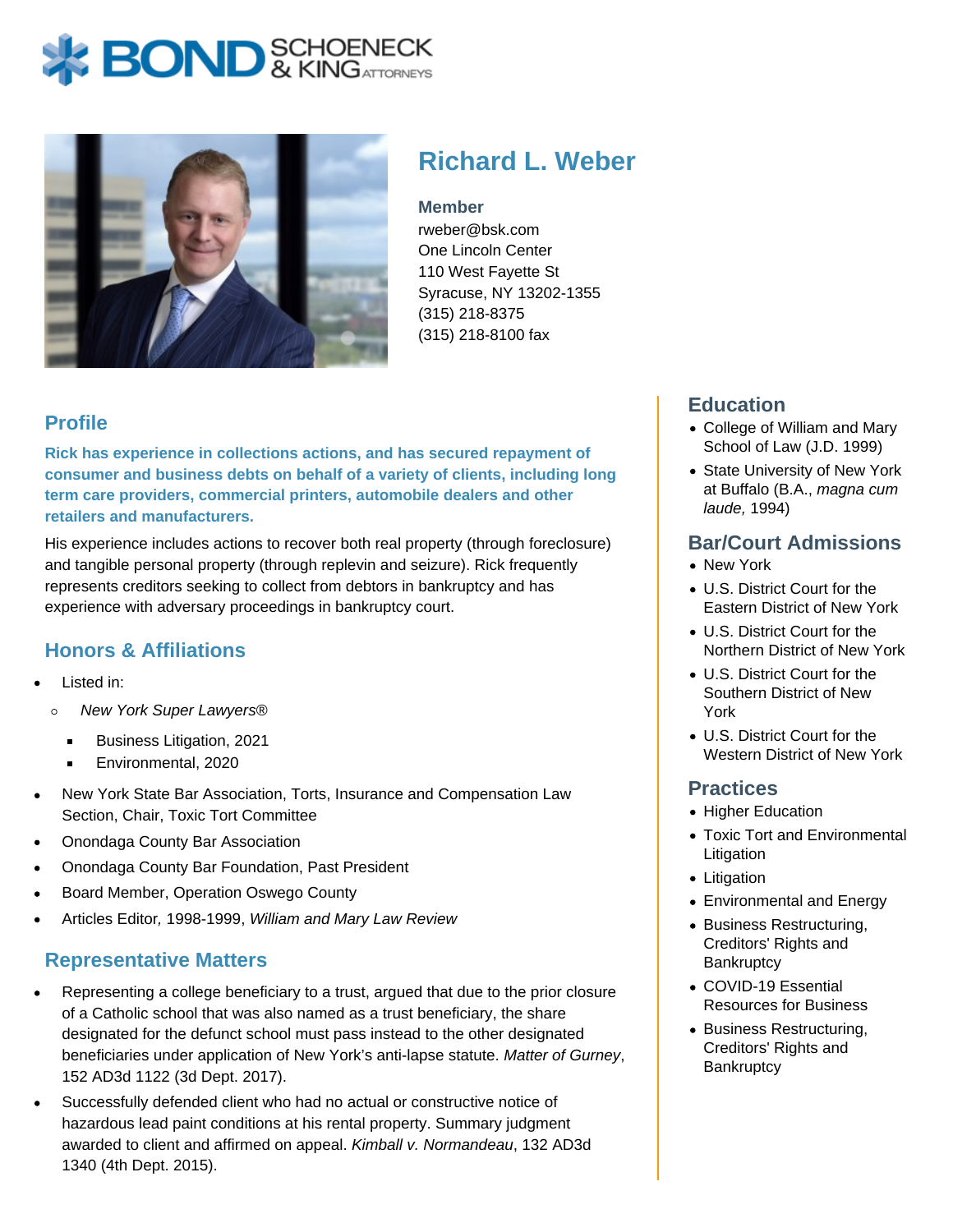

- Represented client in a partition action where the ownership shares of the parties in the underlying real property derived from a Will – the case concerned allegations of ouster, adverse possession and liability to cotenants for rent. The court found that client was not liable for rent to cotenants. Cooney, et al v. Shepard,18 AD3d 1376 (4th Dept. 2014).
- Partial summary judgment was granted on client's Objections to interim accounting of the Estate fiduciary; the decision was modified and reversed in part on appeal. Matter of Carano, 96 AD3d 1556 (4th Dept. 2012).
- Represented residential landlords in multiple lead-paint exposure cases, including securing dismissal of claims by motion for summary judgment.
- Secured a temporary restraining order and other relief related to the dissolution of a business partnership.
- Secured a guardian for an incapacitated elderly woman pursuant to Article 81 of the Mental Hygiene Law.
- Represented office supply wholesaler in action against software developer for defective software development and installation.
- Settled multiple actions related to trust and estate accountings.
- Defended a manufacturer of commercial kitchen equipment in a product liability lawsuit.
- Foreclosed on a commercial shopping center, with appointment of a receiver to manage the property during pendency of the action.
- Enforced a restrictive covenant with preliminary injunction, to bar competition by a disloyal former employee.
- Defended a scaffold law claim related to the collapse of an incomplete building addition.

#### **Representative Presentations**

- What's New in New York Civil Practice CPLR and Uniform Rules Update, Oswego County Bar Association Annual Meeting CLE, June 30, 2022
- COVID-19: Updates on Labor and Employment & Product Liability Considerations, MACNY, April 28, 2020
- Going Beyond Lead: Lessons Learned from Lead Litigation and Trending Substances, HB Litigation Conferences, 2015 National Lead Litigation Conference 2015, November 6, 2015
- Libel: Say it Safely, New York Press Association Convention, 2012, 2013
- Advanced Insurance Coverage: Exclusions in Personal Lines Insurance,' New York State Bar Association Continuing Legal Education Program, 2012
- Estate Litigation, New York State Bar Association Continuing Legal Education Program, 2011
- Basic Tort and Insurance Law Practice: Automobile Insurance Sources of Coverage, New York State Bar Association Continuing Legal Education Program, 2008, 2010
- Defamation, Disparagement and Language: Avoiding Libel Issues', New York Press Association Convention, 2010
- Collections and the Enforcement of Money Judgments: The Negotiated Settlement, New York State Bar Association Continuing Legal Education